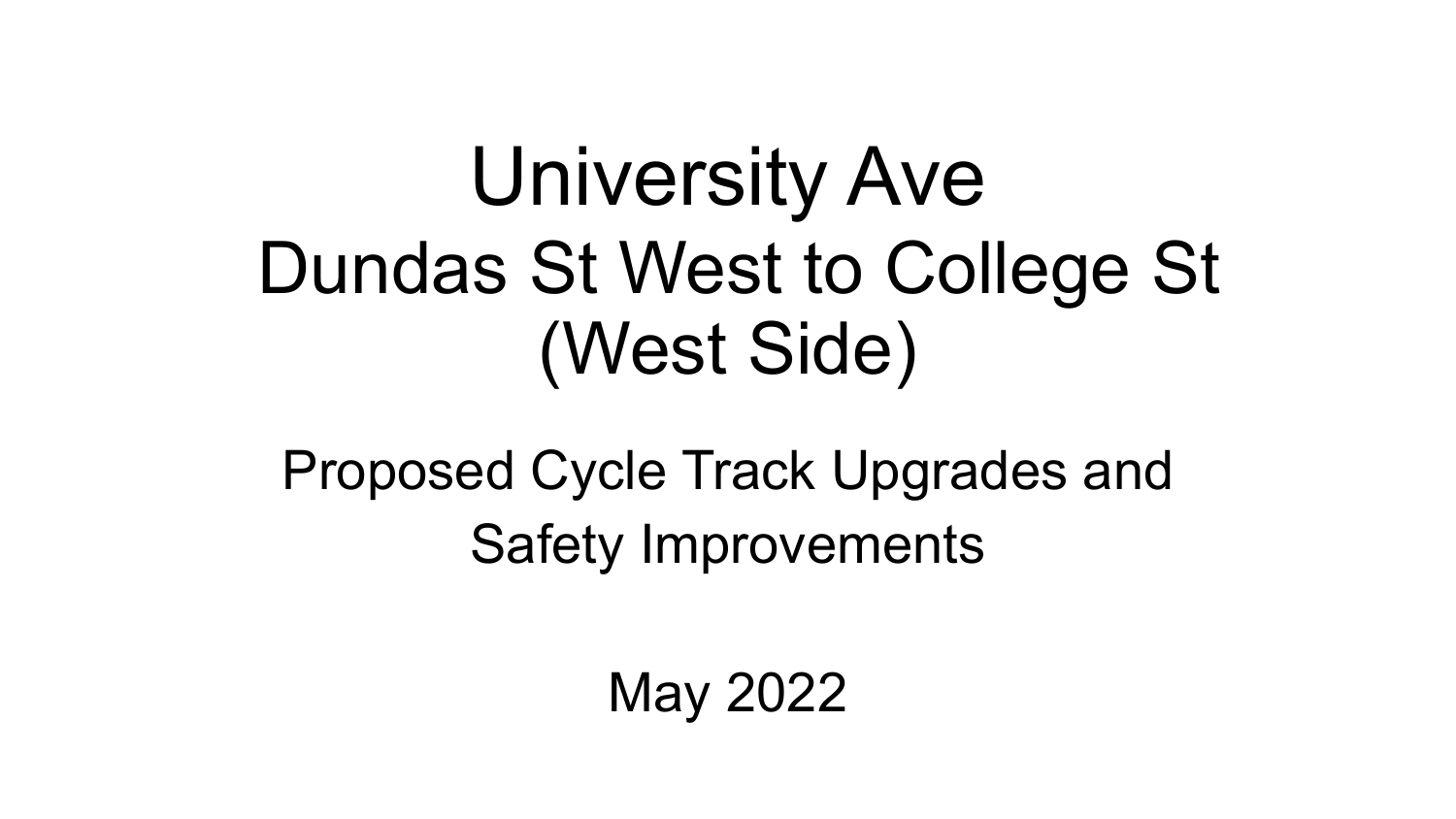# **Background**

- Capital project in 2023 on west side of University Ave from Dundas St West to College St
	- Watermain replacement
	- Road resurfacing
	- Cycle track upgrades
	- Geometric safety improvements
- Cycle track and safety improvements
	- Widened cycle track
	- Improved separation for cycle track raised concrete medians (with gaps for accessible travel between parking/pick-up/drop-off and sidewalk; and for drainage)
	- Replacing hatched areas with raised concrete islands, where possible
	- Curb radii reduction, where possible
	- Extension of median bullnoses at Gerrard St West and Elm St
	- Dropped curbs in sidewalk to facilitate barrier-free access between parking lane/pick-up/drop-off and sidewalk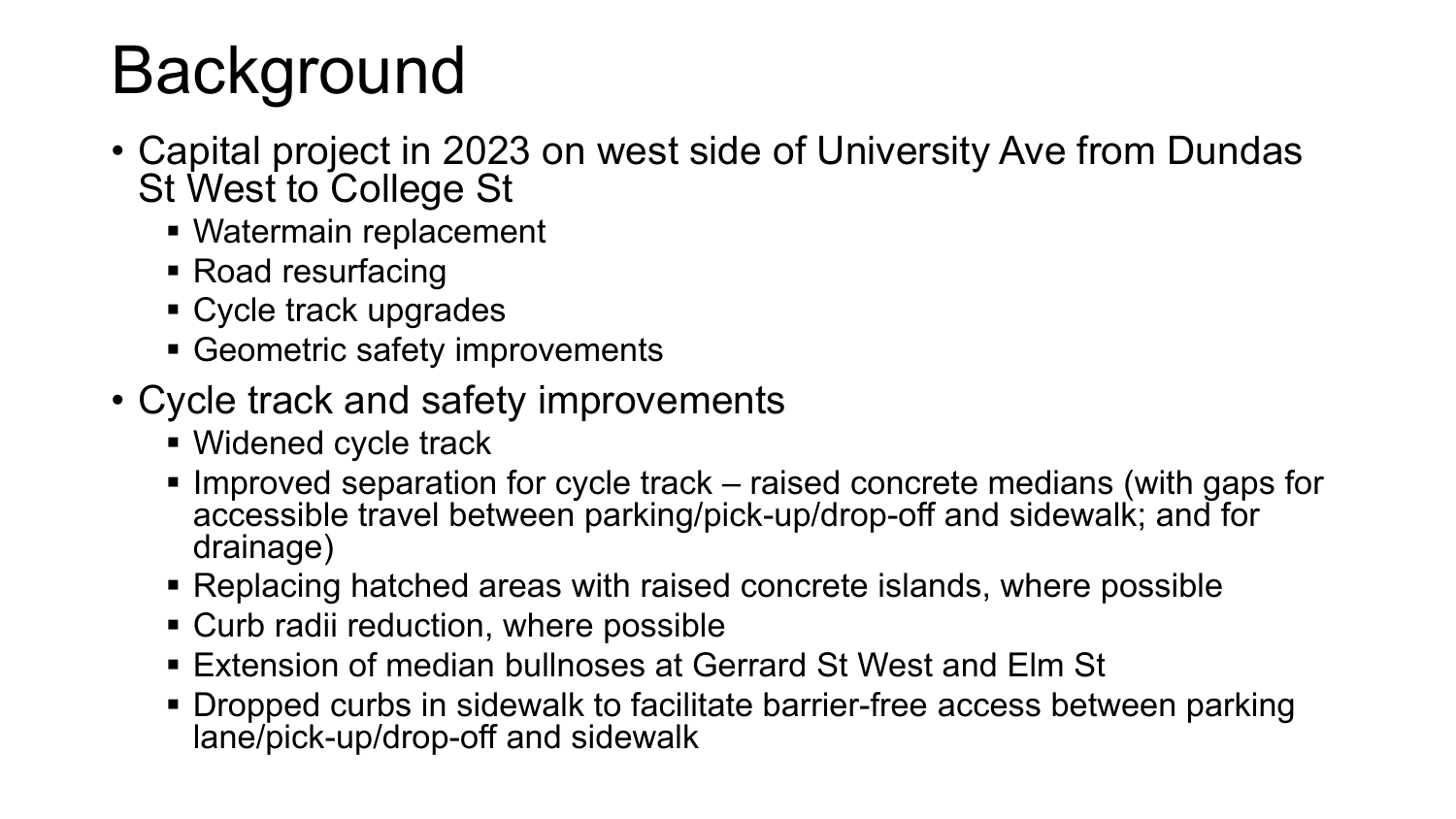## Existing and Proposed Cross-sections



University Ave, north of Gerrard St West – looking south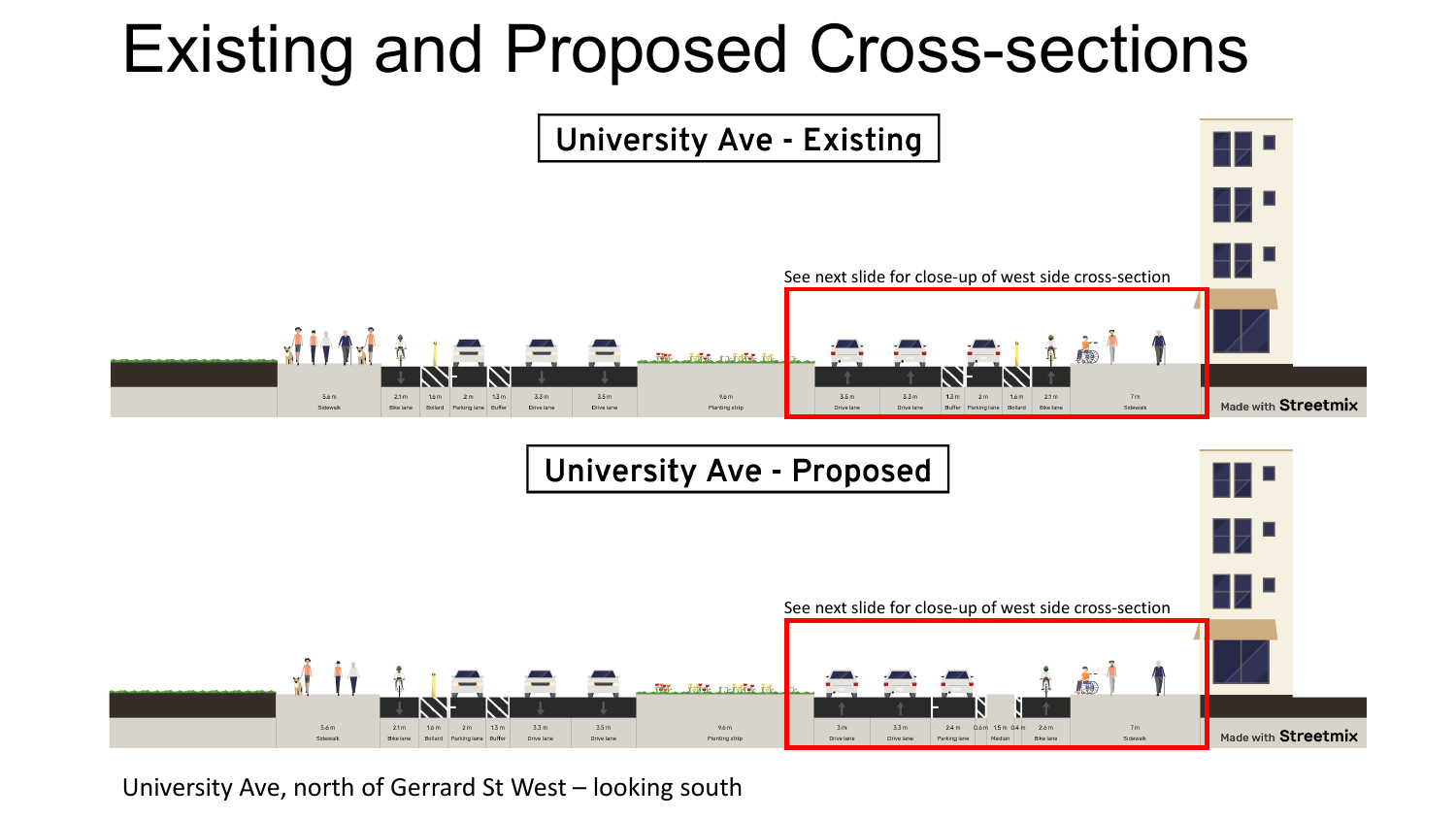### Existing and Proposed Cross-sections West Side





University Ave, north of Gerrard St West – looking south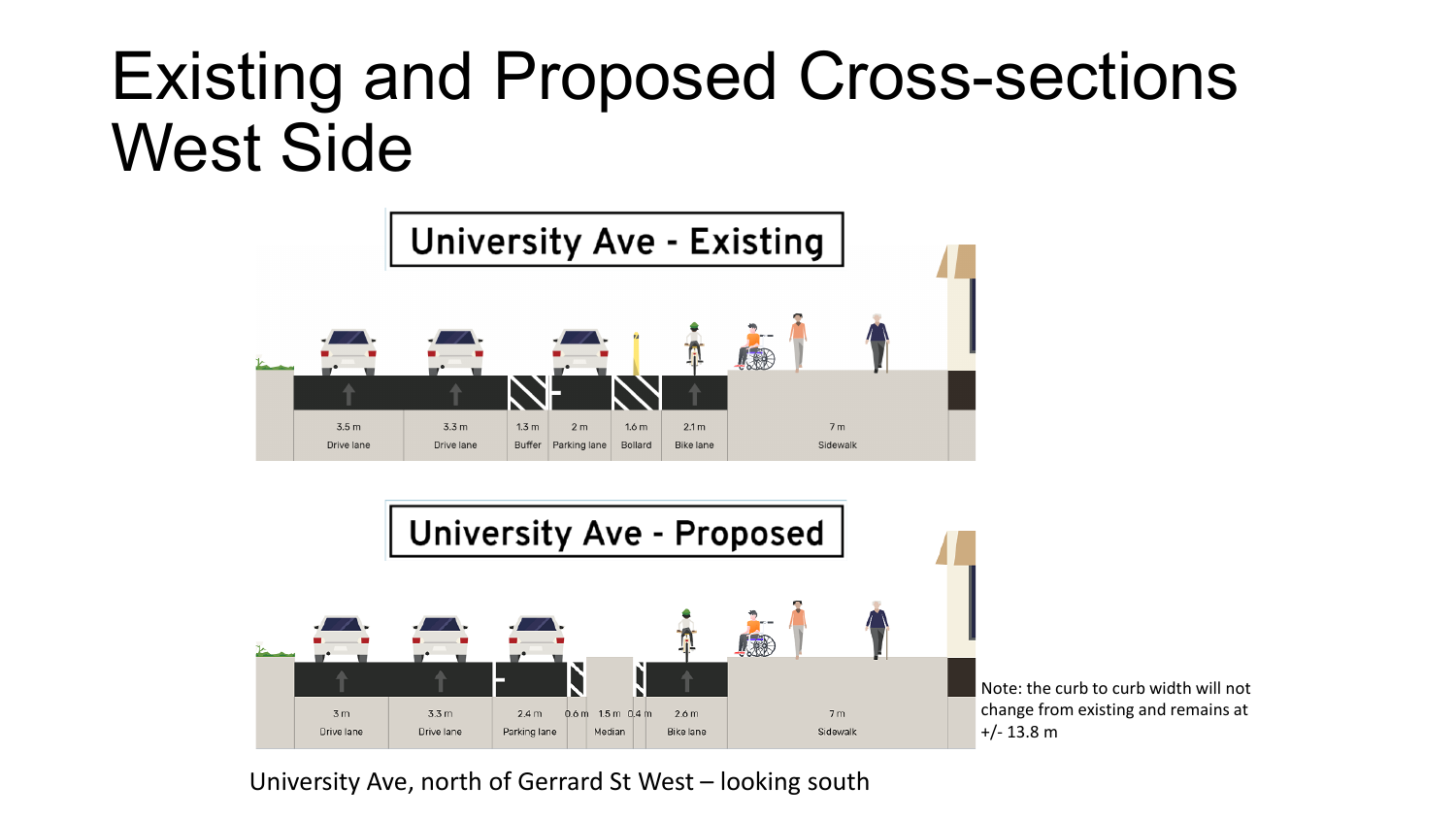#### EXAMPLES OF PROPOSED ELEMENTS FOR UNIVERSITY AVE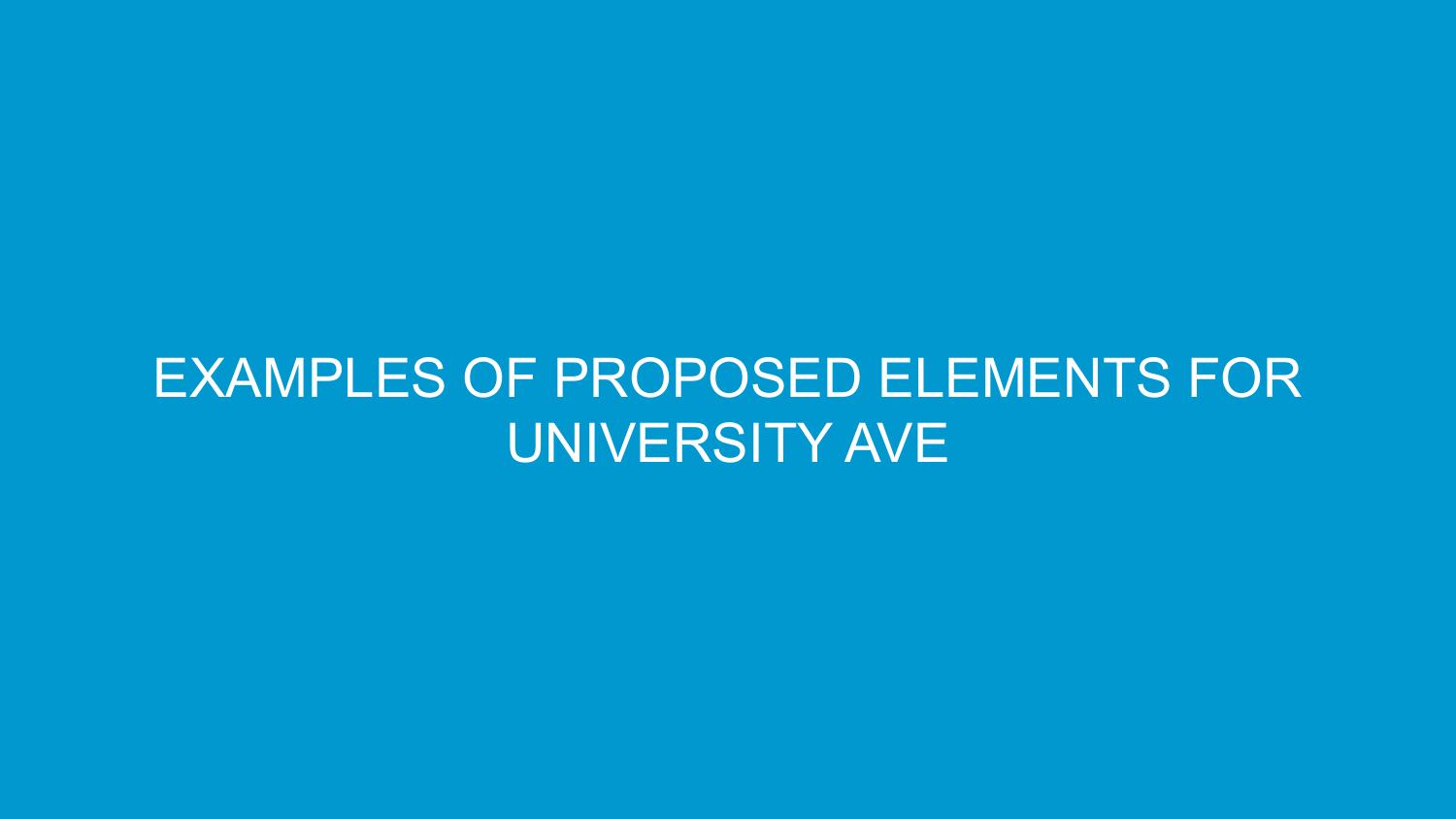# Raised transit platforms

- Transit platforms are at sidewalk level
- Accommodate accessible boarding/alighting for transit users
- Avoid buses having to encroach into the cycling facility (as with curbside stops)



Transit platform at south side of Wellesley St, west of Bay St, Toronto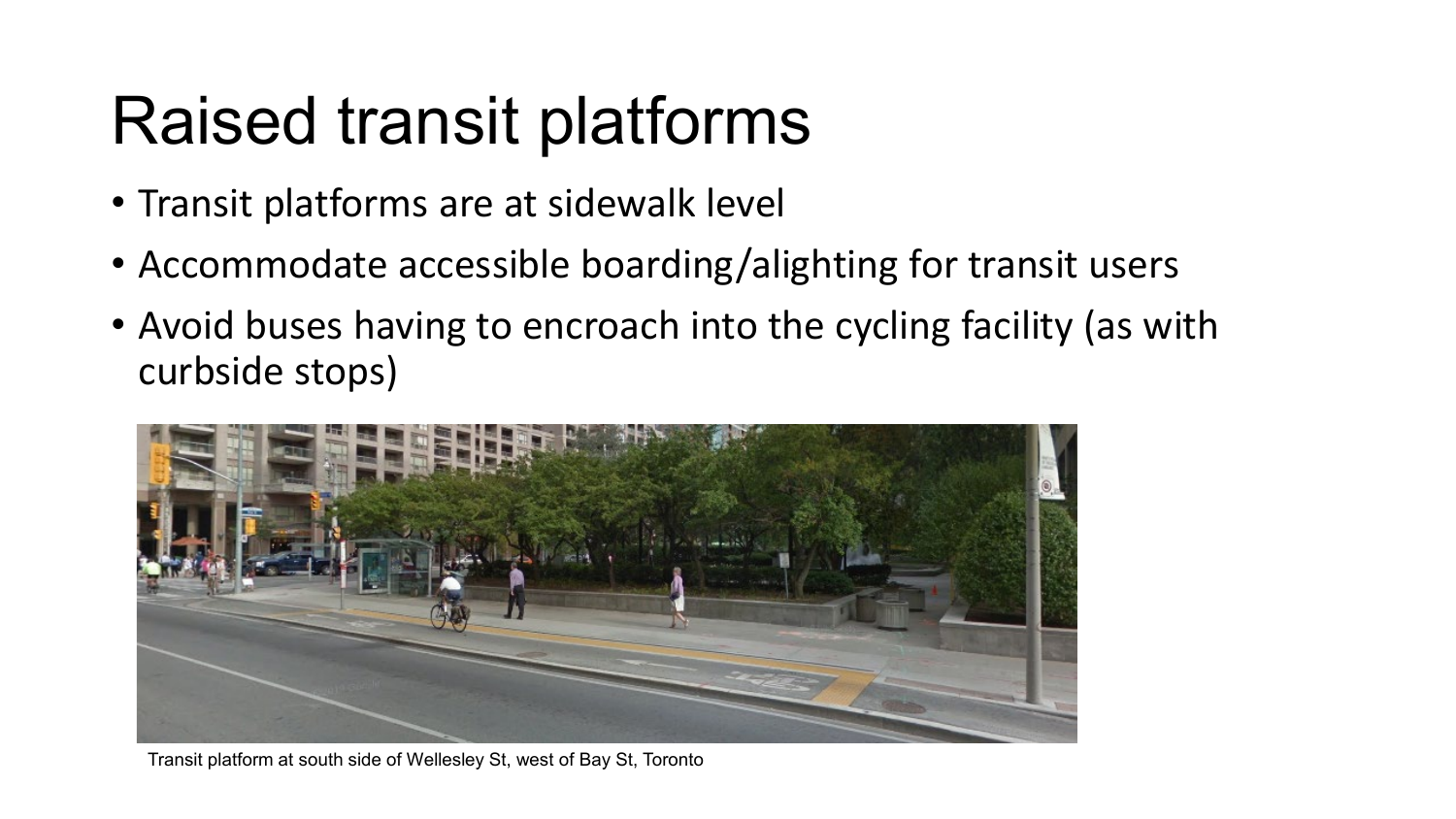# Dropped curbs in sidewalk

- Provide pedestrians with accessible transitions between roadway and sidewalk levels
- Proposed at parking and pick-up/drop-off locations along University Ave



Dropped curb for St. Andrew's Church and office, east side of Simcoe St, south of King St West, Toronto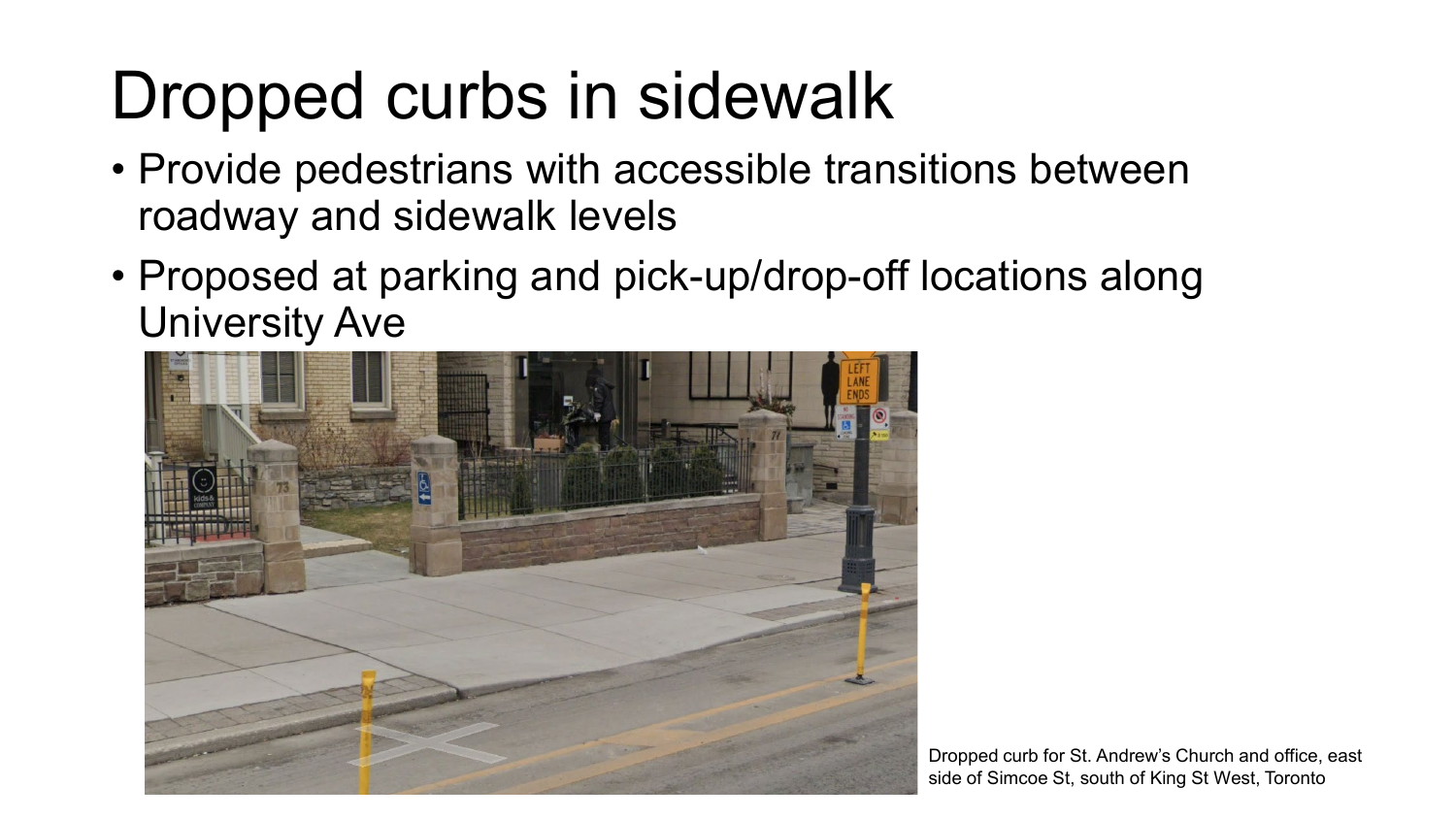### Concrete medians

- Installed in buffer zone adjacent to cycle track for improved separation
- Along University Ave, gaps will be provided for accessible passage between parking and pick-up/drop-off locations and sidewalk



Concrete median adjacent to cycle track on east side of River St, south of Cornwall St, Toronto



Concrete median adjacent to bi-directional cycle track; Rio Grande Street, Austin (www.austintexas.gov/page/protected-bike-lanes)